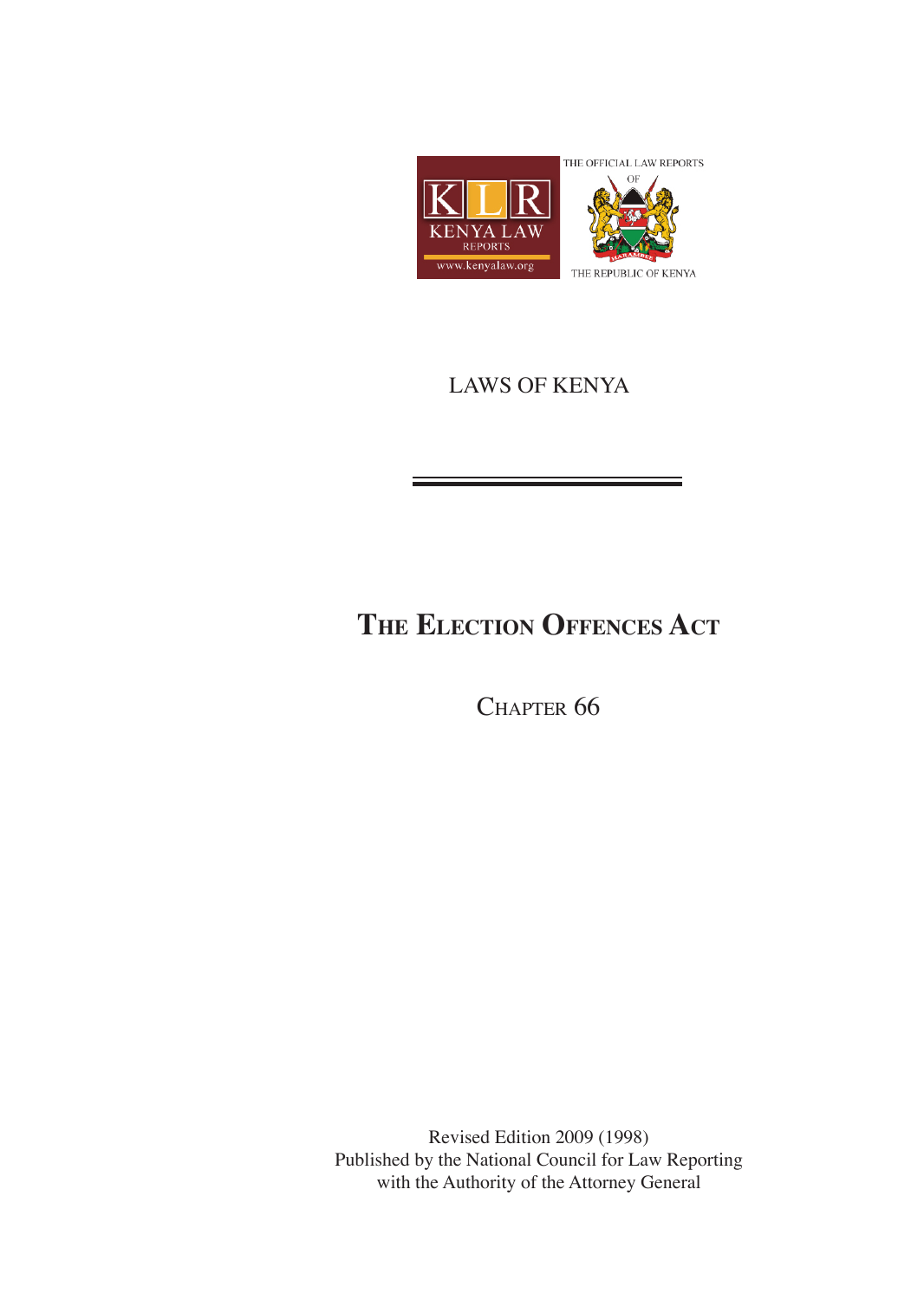#### **CHAPTER 66**

#### THE ELECTION OFFENCES ACT

#### ARRANGEMENT OF SECTIONS

#### Part I—Preliminary

#### *Section*

- 1—Short title.
- 2—Interpretation.

#### PART II—ELECTION OFFENCES

- 3—Offences by any person.
- 3A—Offences relating to voters registers and electors cards.
- 4—Offences by election officers.
- 5—Maintenance of secrecy at elections.
- 6—Offences under this Part.

#### Part III—Corrupt Practices

- 7—Personation.
- 8—(*Repealed*).
- 9—Undue influence.
- 10—Bribery.
- 11—Punishment and incapacities for corrupt practice.

#### Part IV—Illegal Practices

- 12—Certain expenditure to be illegal practice.
- 13—Employers to allow employees reasonable period for voting.
- 14—Limitation of political propaganda on polling day.
- 15—(*Repealed*).

SCHEDULE.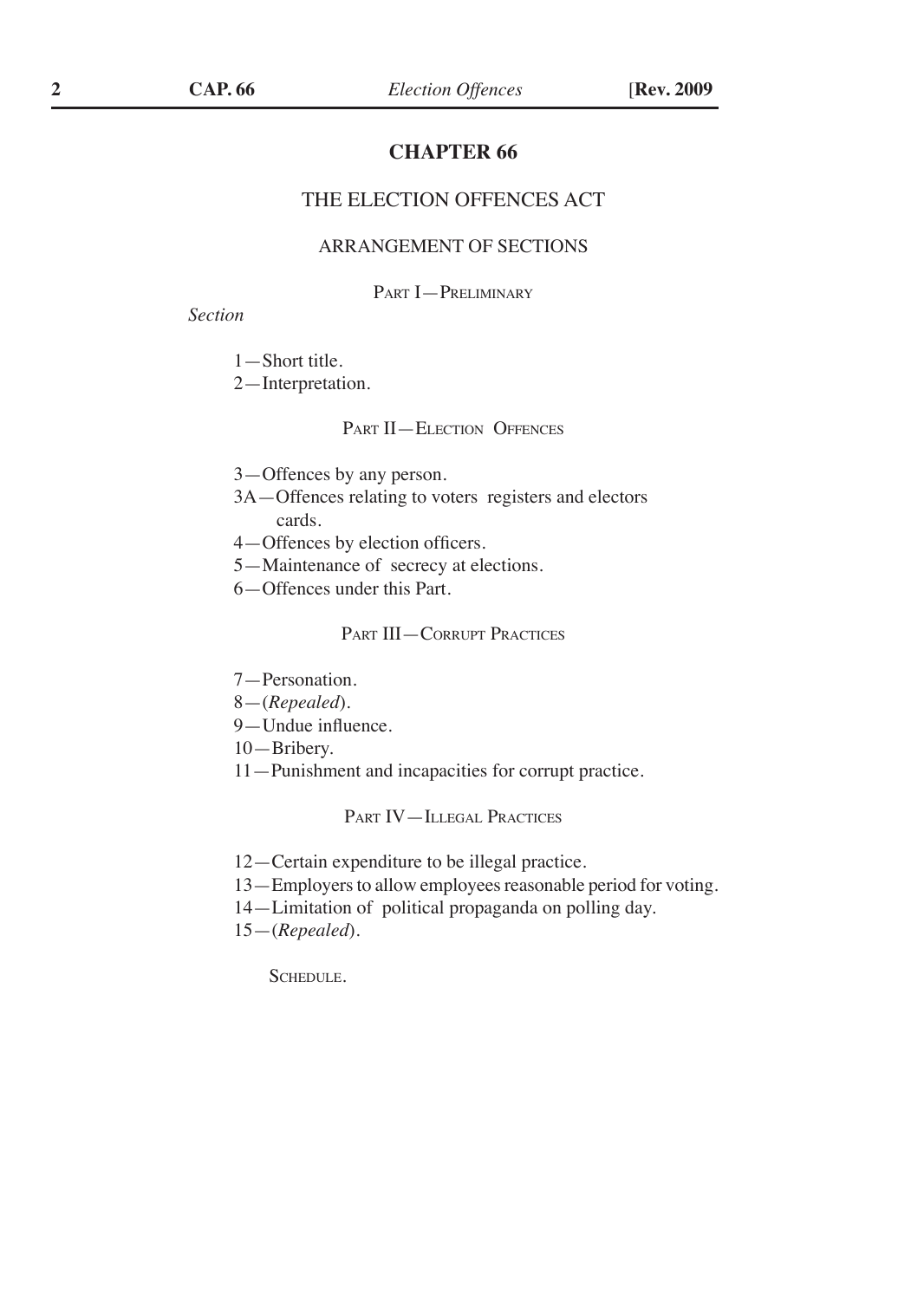### **CHAPTER 66**

| THE ELECTION OFFENCES ACT                                                                                                                                                                                 | 11 of 1958,<br>41 of 1960,                                                                   |
|-----------------------------------------------------------------------------------------------------------------------------------------------------------------------------------------------------------|----------------------------------------------------------------------------------------------|
| Commencement: 20th March, 1958                                                                                                                                                                            | 48 of 1960,<br>L.N. 256/1963.<br>L.N. 604/1963,                                              |
| An Act of Parliament to Prevent election offences and corrupt and illegal<br>practices at elections, and for matters incidental thereto and<br>connected therewith<br>PART <b>I</b> -PRELIMINARY          | L.N. 742/1963,<br>13 of 1969,<br>14 of 1971,<br>19 of 1979,<br>11 of 1992,<br>10 of 1997.    |
| 1. This Act may be cited as the Election Offences Act.                                                                                                                                                    | Short title.                                                                                 |
| $2.$ (1) In this Act, unless the context otherwise requires —                                                                                                                                             | Interpretation.<br>48 of 1960, s. 45,                                                        |
| "authorized" means authorized by or under any written law<br>relating to an election;                                                                                                                     | L.N. 256/1963,<br>L.N. 604/1963,<br>L.N. 742/1963,<br>13 of 1969, s. 35,<br>14 of 1971, Sch. |
| "constituency" means any area prescribed by or under the<br>provisions of any written law for the purpose of electing one or more<br>representatives to a council and includes an electoral area or ward; |                                                                                              |
| "corrupt practice" means any offence mentioned in and punishable<br>under the provisions of Part III;                                                                                                     |                                                                                              |
| "council" means the City Council of Nairobi and a municipal<br>council, county council, urban council or area council established or<br>deemed to have been established under the Local Government Act;   | Cap. 265.                                                                                    |
| "election" means any election held in accordance with the<br>provisions of any written law relating to the election of the President<br>or of persons to members of National Assembly or a council;       |                                                                                              |
| "entitled" means entitled by or under any written law relating to<br>an election;                                                                                                                         |                                                                                              |
| "illegal practice" means any offence mentioned in and punishable<br>under the provisions of Part IV;                                                                                                      |                                                                                              |

"proper officer" means the officer or person appointed by or under any written law relating to an election to be in charge, or to have the conduct, thereof.

(2) Any word or expression used in this Act, the meaning of which is defined in any written law relating to any election, shall have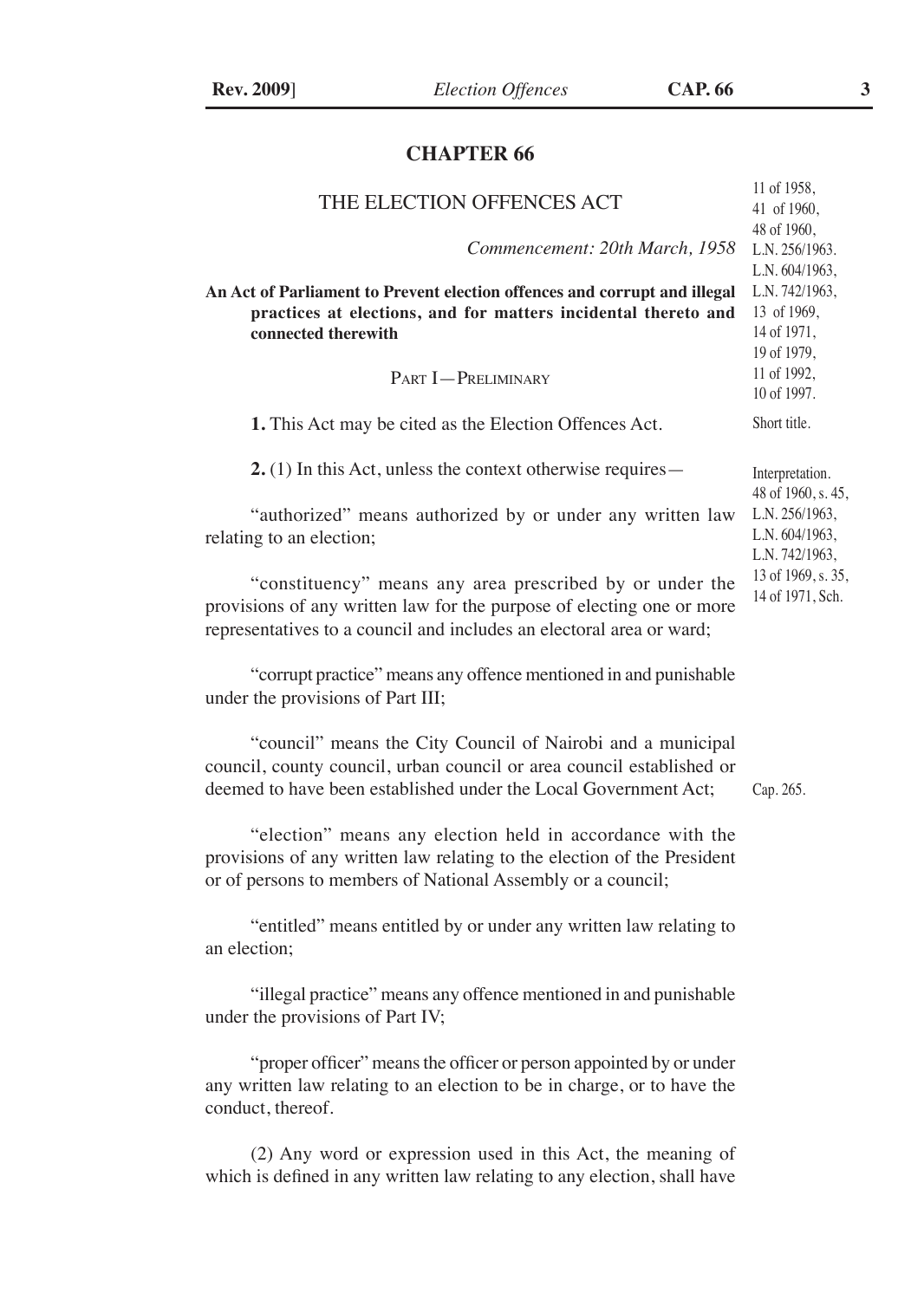**CAP. 66 4** *Election Offences* [**Rev. 2009**

the same meaning in this Act, for the purposes of and with reference to such election, as it has in the said written law; and any reference in this Act to any person or official shall be construed, for the purposes of and with reference to any election, as a reference to any equivalent person or official appointed under or by virtue of any written law relating to such election.

#### Part II—Election Offences

**3.** Any person who—

- (*a*) knowingly makes any false statement on or in connexion with any application to be placed on any register of electors; or
- (*b*) forges or fraudulently defaces or fraudulently destroys any nomination paper, or delivers to a returning officer any nomination paper knowing it to be forged; or
- (*c*) forges or counterfeits or fraudulently defaces or fraudulently destroys any ballot paper or the official perforation, stamp or mark on any ballot paper; or
- (*d*) without due authority supplies any ballot paper to any person; or
- (*e*) sells or offers to sell any ballot paper to any person or purchases or offers to purchase any ballot paper from any person; or
- (*f*) not being a person entitled to be in possession of any ballot paper which has been marked with any official perforation, stamp or mark has any such ballot paper in his possession; or
- (*g*) puts into any ballot box anything other than the ballot paper which he is authorized by law to put in; or
- (*h*) without due authority takes out of the polling station any ballot paper or is found in possession of any ballot paper outside a polling station; or
- (*i*) without due authority destroys, takes, opens or otherwise interferes with any ballot box, ballot paper or packet of ballot papers in use or intended to be used for the purposes of an election; or
- (*j*) without due authority prints any ballot paper or what

Offences by any person. L.N. 742/1963, 19 of 1979, s. 8, 11 of 1992, Sch. 10 of 1997, Sch.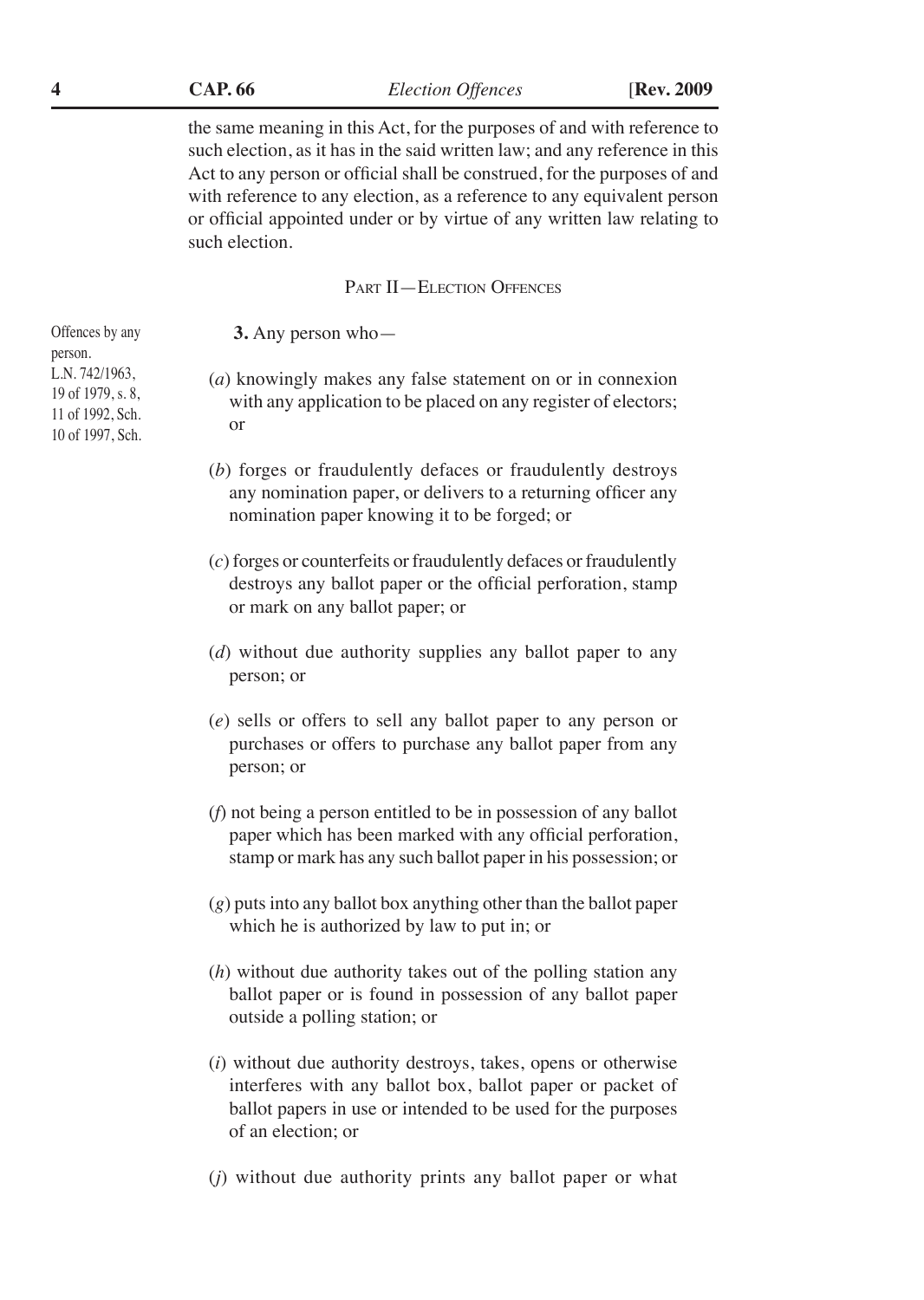purports to be or is capable of being used as a ballot paper at an election; or

- (*k*) for the purposes of an election, manufactures, constructs, imports, has in his possession, supplies or uses, or causes to be manufactured, constructed, imported, supplied or used, any appliance, device or mechanism by which a ballot paper may be extracted, affected or manipulated after having been deposited in a ballot box during the polling at any election; or
- (*l*) not being authorized to do so under the provisions of this Act, makes any mark on any ballot paper issued to any person other than to himself; or
- (*m*) votes at any election when he is not entitled to vote thereat,

shall be guilty of an offence and liable to imprisonment for a term not exceeding five years.

**3A.** Any person who—

- (*a*) without due authority makes, prepares or prints a document or paper resembling or purporting to be a register of voters; or
- (*b*) without due authority makes, prepares or prints a document or paper resembling or purporting to be an elector's card; or
- (*c*) not being a person authorized to be in possession of any elector's card bearing the name of another person or which has not been written in the name of any person, has such elector's card in his possession; or
- (*d*) without due authority supplies any elector's card to any person; or
- (*e*) without due authority destroys, damages, defaces or makes any alteration on an elector's card; or
- (*f*) sells or offers to sell any elector's card to any person or purchases or offers to purchase any elector's card from any person; or
- (*g*) aids, abets, counsels or procures the commission of or attempts to commit any of the offences referred to in paragraphs (*a*) to (*f*), shall be guilty of an offence and liable, in the case of an offence under paragraphs (*a*) to (*f*), to imprisonment for a term not exceeding five years, and in

Offences relating to voter register and elector's cards. 10 of 1997, Sch.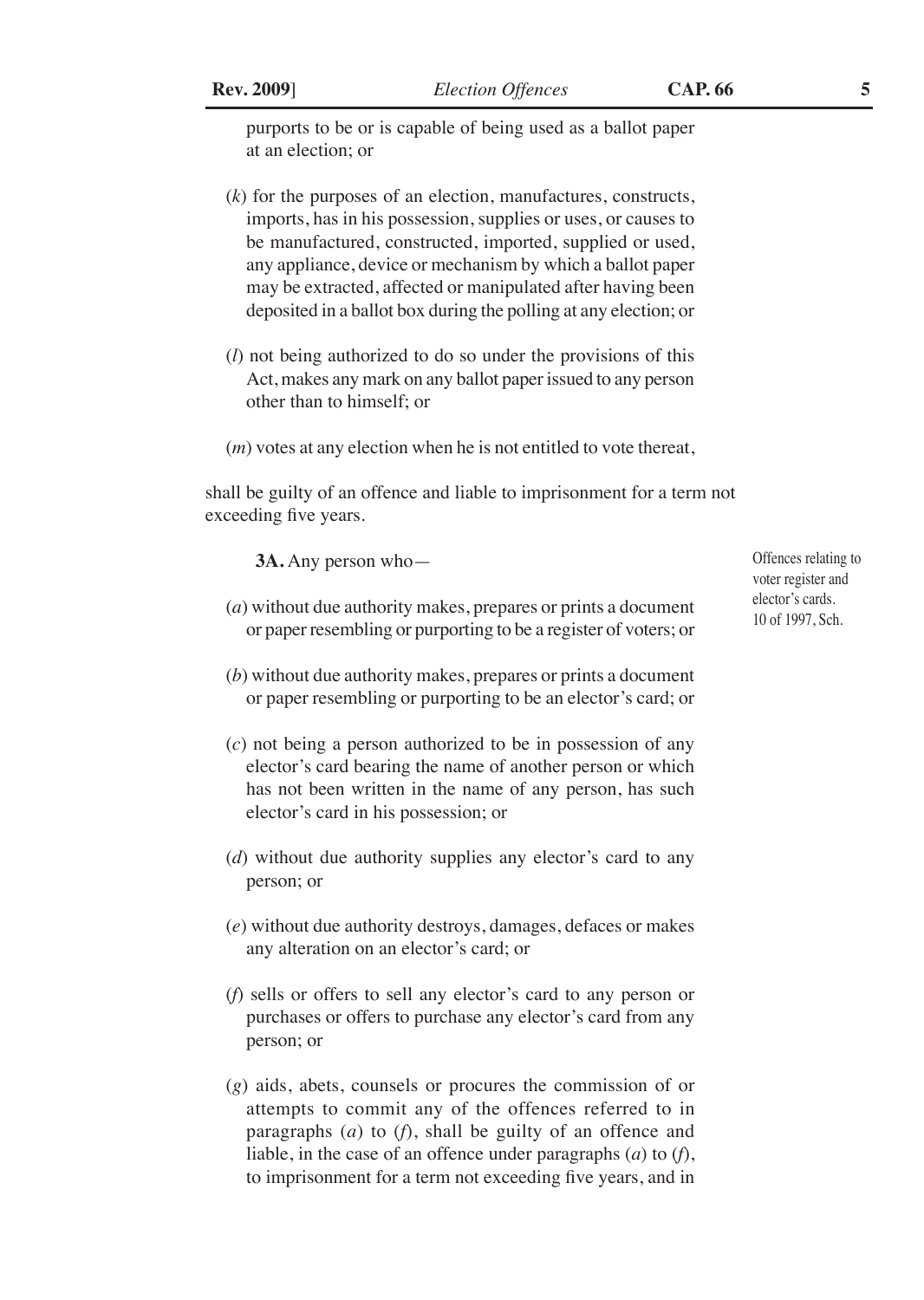**CAP. 66 6** *Election Offences* [**Rev. 2009**

the case of an offence under paragraph (*g*), to imprisonment for a term not exceeding four years.

**4.** Any officer, clerk, interpreter or other person having any duty

Offences by election officers. L.N. 742/1963, 19 of 1979, s. 8, 11 of 1992, Sch.

- to perform pursuant to any written law relating to any election who— (*a*) makes, in any record, return or other document which he is required to keep or make under such written law, any entry which he knows or has reasonable cause to believe to be false, or does not believe to be true; or (*b*) permits any person whom he knows or has reasonable cause to believe not to be a blind person or an incapacitated person to vote in the manner provided for blind persons or incapacitated persons, as the case may be; or (*c*) refuses to permit any person whom he knows or has
	- reasonable cause to believe to be a blind person or an incapacitated person to vote in the manner provided for blind persons or incapacitated persons, as the case may be; or
	- (*d*) willfully prevents any person from voting at the polling station at which he knows or has reasonable cause to believe such person is entitled to vote; or
	- (*e*) willfully rejects or refuses to count any ballot paper which he knows or has reasonable cause to believe is validly cast for any candidate in accordance with the provisions of such written law; or
	- (*f*) willfully counts any ballot paper as being cast for any candidate, which he knows or has reasonable cause to believe was not validly cast for such candidate; or
	- (*g*) is without reasonable cause guilty of any act or omission in breach of his official duty,

shall be guilty of an offence and liable to imprisonment for a term not exceeding five years.

**5.** (1) Every officer, clerk, interpreter, candidate and agent authorized to take part in any proceedings connected with the issue or receipt of postal ballot papers or to attend at a polling station, or at the counting of the votes, shall before so attending make an oath of secrecy, substantially in the form contained in the Schedule.

(2) Every officer, clerk, interpreter, candidate and agent in attendance at a polling station shall maintain, and aid in maintaining,

Maintenance of secrecy at elections. 19 of 1979, s. 8, 11 of 1992, Sch.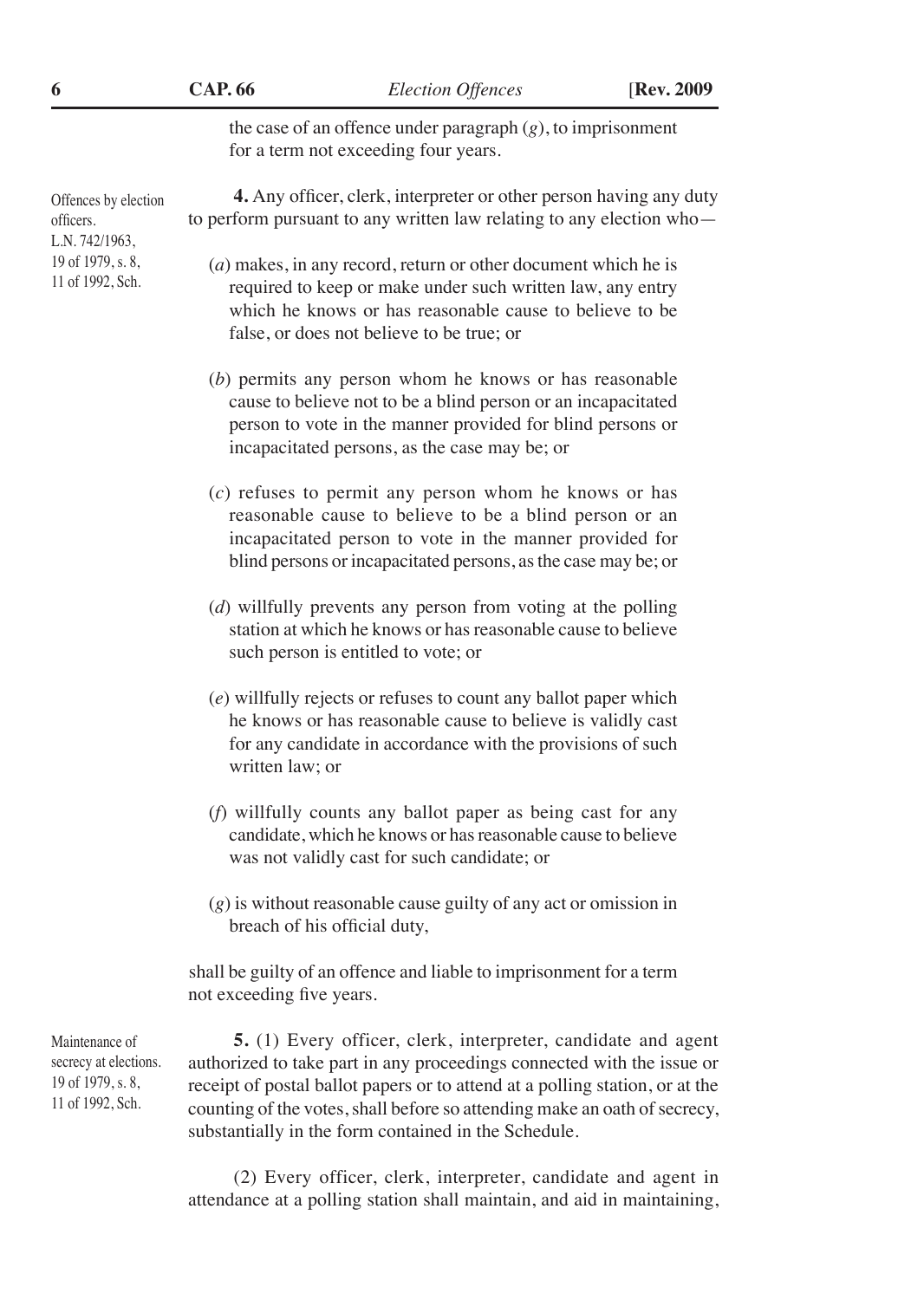**Rev. 2009**] *Election Offences* **CAP. 66 7**

the secrecy of the voting in such station, and shall not communicate, except for some purpose authorized by law, before the poll is closed, to any person any information as to the name or number on the register of electors of any elector who has or has not applied for a ballot paper or voted at that station, or as to the official mark, but the total number of voters who have voted at any station at any time before the poll is closed may in the discretion of the presiding officer be divulged to a candidate or his agent authorized to attend at the polling station.

(3) No such officer, clerk, interpreter, candidate or agent and no other person shall attempt to obtain in the polling station information as to the candidate for whom any voter in such station is about to vote or has voted, or communicate at any time to any person any information obtained in a polling station as to the candidate for whom any voter in such station is about to vote or has voted, or as to the number of the ballot paper given to any voter at such station.

(4) Every officer, clerk, interpreter, candidate and agent in attendance at the counting of the votes shall maintain, and aid in maintaining, the secrecy of the voting, and shall not attempt to ascertain at such counting the number of any ballot paper or communicate any information obtained at such counting as to the candidate for whom any vote is given by any particular ballot paper.

(5) No person, except a presiding officer acting for a purpose authorized by any written law relating to any election or a person authorized by the presiding officer and acting for such purpose as aforesaid, shall communicate or attempt to communicate with any voter after such voter has received a ballot paper and before he has placed the same in a ballot box.

(6) Every person attending any proceedings in connection with the issue or the receipt of ballot papers for persons voting by post shall maintain and aid in maintaining the secrecy of the voting and shall not without lawful excuse—

- (*a*) communicate, before the poll is closed, to any person any information obtained at those proceedings as to any official perforation, stamp or mark to be used in connection with any ballot paper; or
- (*b*) communicate to any person at any time any information obtained at those proceedings as to the number of the ballot paper sent to any person; or
- (*c*) attempt to ascertain at the proceedings in connection with the receipt of ballot papers the number on any ballot paper; or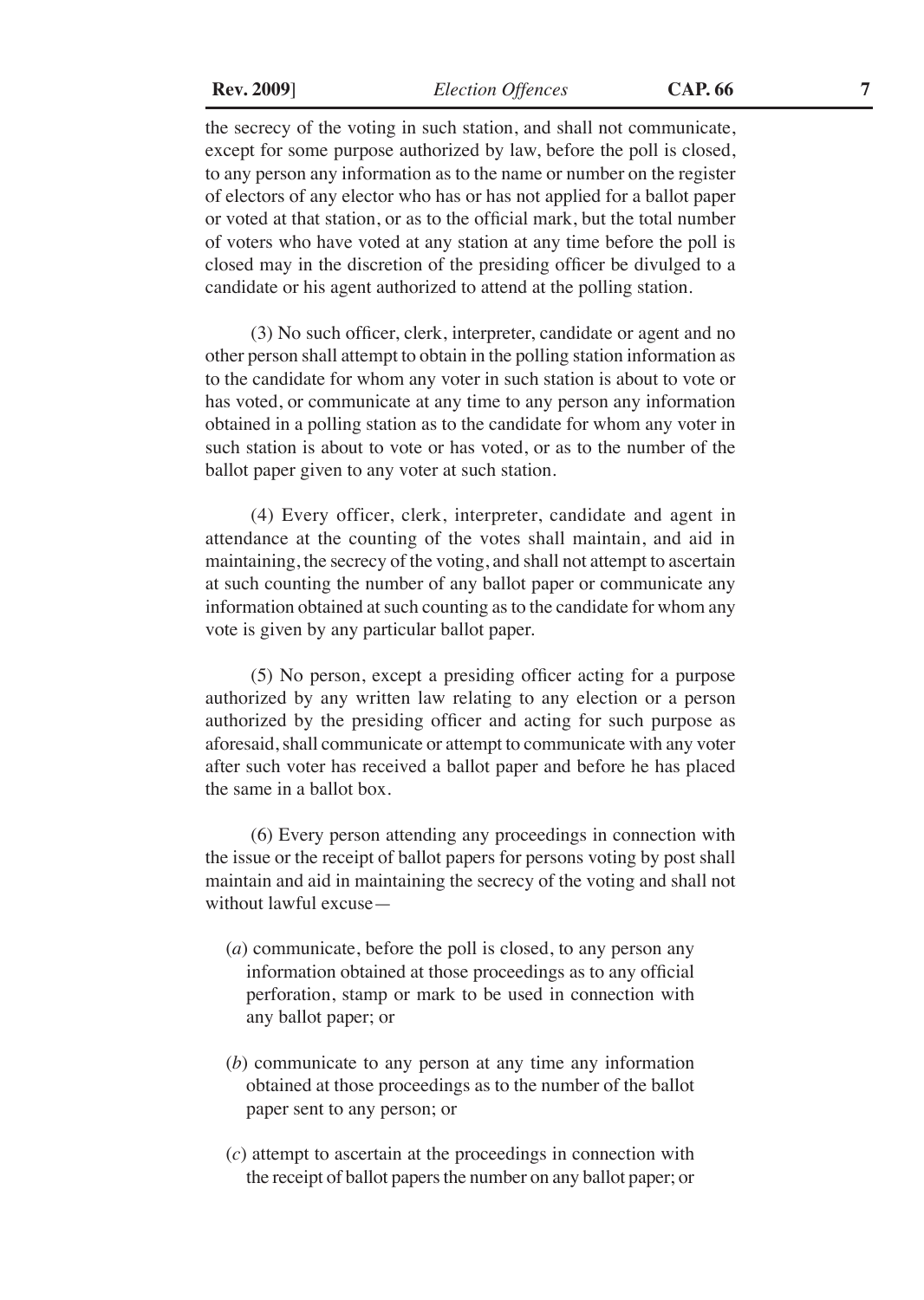(*d*) attempt to ascertain at the proceedings in connection with the receipt of the ballot papers the candidate for whom any vote is given in any particular ballot paper or communicate any information with respect thereto obtained at those proceedings.

(7) Every person who acts in contravention of the provisions of this section shall be guilty of an offence and liable to imprisonment for a term not exceeding five years.

**6.** (1) Every person who aids, abets, counsels or procures the commission of or attempts to commit an offence specified in this Part shall be liable to the punishment and disqualifications prescribed for that offence.

(2) Every offence under this Part shall be cognizable.

(3) In a prosecution for an offence in relation to a nomination paper, ballot box, ballot paper or marking instrument at an election, the property in such nomination paper, ballot box, ballot paper or marking instrument, as well as the property in the counterfoil of any ballot paper, may be stated to be in the returning officer at that election.

(4) A prosecution for an offence under this Part shall not be instituted without the sanction of the Attorney-General.

#### Part III—Corrupt Practices

**7.** (1) Every person who at an election applies for a ballot paper in the name of some other person, whether that name be that of a person living or dead, or of a fictitious person or who, having voted once at any such election, applies at the same election for a ballot paper in his own name, shall be guilty of the offence of personation, which shall be cognizable.

(2) For the purposes of this section, a person who has applied for a ballot paper for the purpose of voting in person shall be deemed to have voted.

**8.** (*Repealed by* 10 *of* 1997, *Sch*.).

Undue influence.

**9.** Every person shall be guilty of the offence of undue influence who directly or indirectly, by himself or by any other person on his behalf, makes use of or threatens any force, violence or restraint, or any temporal or spiritual injury, damage or loss, or any fraudulent device, trick or deception, for the purpose of or on account of—

Personation. 41 of 1960, s. 2.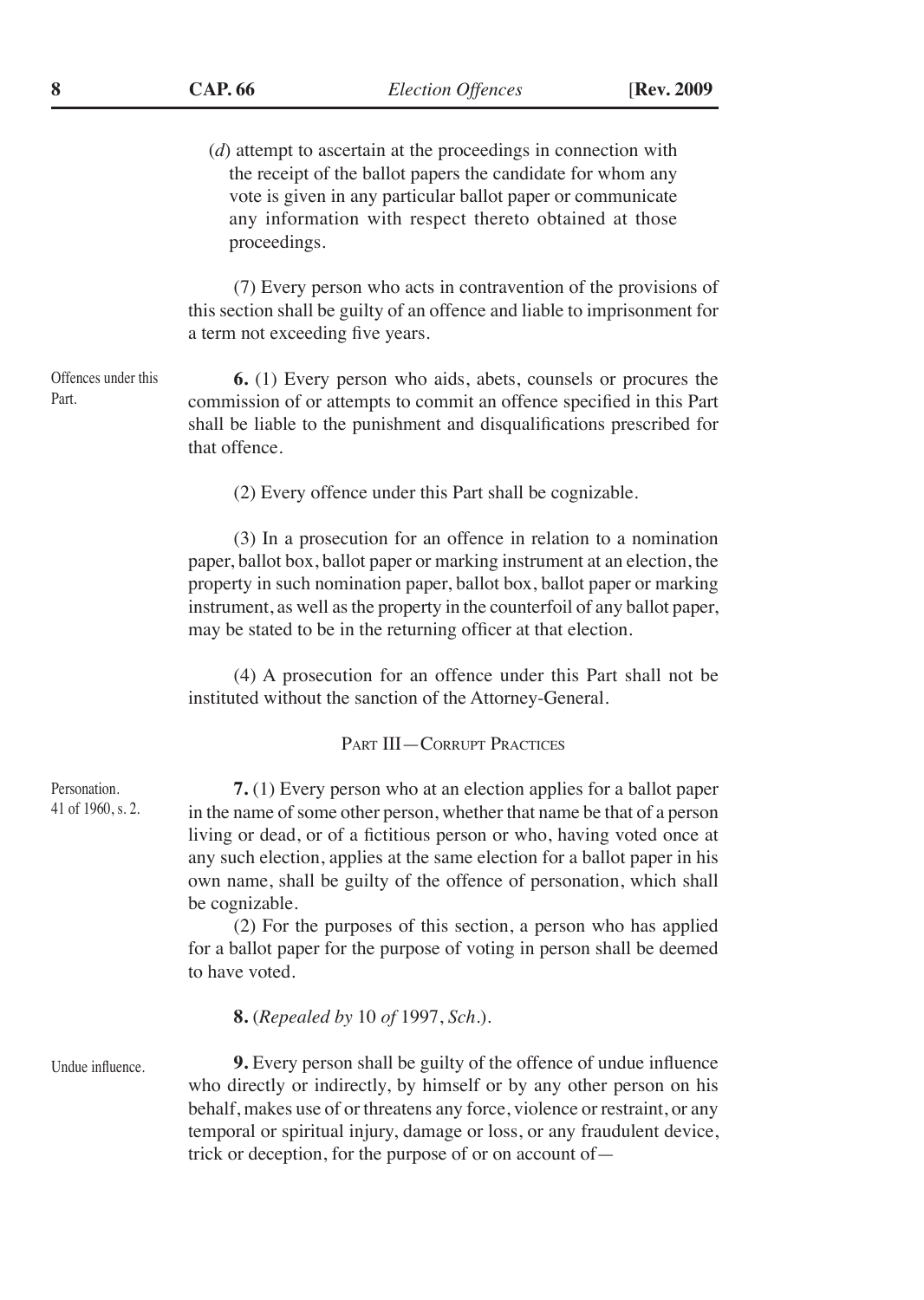- (*a*) inducing or compelling a person to give or refrain from giving his vote, whether to a particular candidate or not, at an election; or
- (*b*) otherwise impeding or preventing the free exercise of the franchise of an elector or voter; or
- (*c*) inducing or compelling a person to refrain from becoming a candidate or to withdraw if he has become a candidate; or
- (*d*) impeding or preventing a person from being nominated as a candidate for an election or from being registered as a voter.

**10.** Every person shall be guilty of the offence of bribery who— Bribery.

- (*a*) directly or indirectly, by himself or by any other person on his behalf, gives, lends, or agrees to give or lend, or offers, promises, or promises to procure or to endeavour to procure, any money or valuable consideration to or for any elector or voter, or to or for any person on behalf of any elector or voter or to or for any other person, in order to induce any elector or voter to give or refrain from giving his vote, whether to a particular candidate or not, or corruptly does any such act as aforesaid on account of such elector or voter having given or refrained from giving his vote at any election, whether to a particular candidate or not; or
- (*b*) directly or indirectly, by himself or by any other person on his behalf, gives or procures, or agrees to give or procure, or offers, promises, or promises to procure or to endeavour to procure, any office, place or employment to or for any elector or voter, or to or for any person on behalf of any elector or voter, or to or for any other person, in order to induce such elector or voter to give or refrain from giving his vote, whether to a particular candidate or not, or corruptly does any such act as aforesaid on account of any elector or voter having so given or refrained from giving his vote at any election; or
- (*c*) directly or indirectly by himself or by any other person on his behalf, makes any such gift, loan, offer, promise, procurement, or agreement as aforesaid to or for any person in order to induce such person to procure or endeavour to procure the election of any person, or the vote of any elector or voter at any election; or
- (*d*) upon or in consequence of any such gift, loan, offer, promise,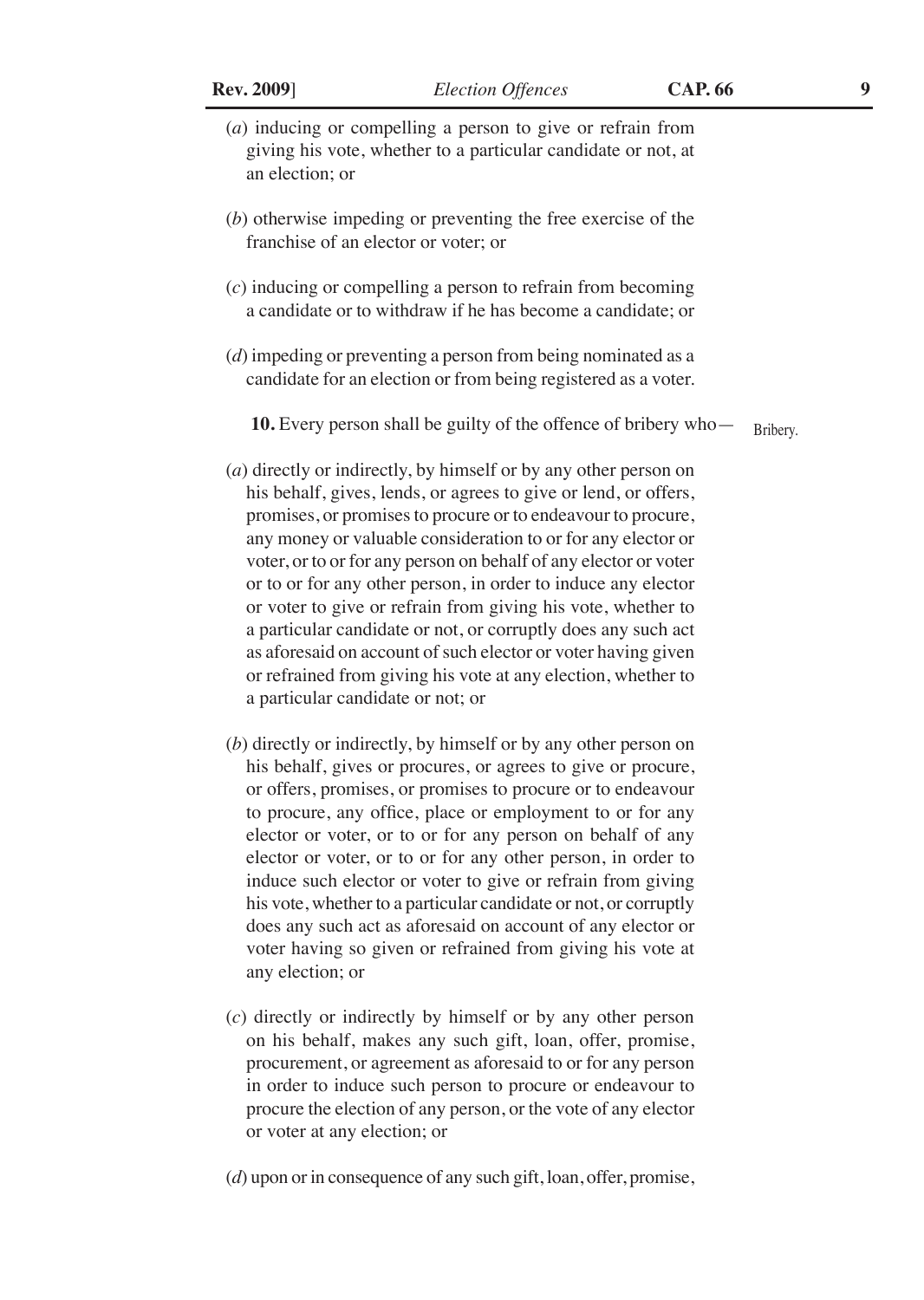**10 CAP. 66** *Election Offences* [**Rev. 2009** 

procurement or agreement, procures or engages, promises or endeavours to procure, the election of any person, or the vote of any elector or voter at an election; or

- (*e*) advances or pays or causes to be paid any money to, or to the use of, any other person with the intent that such money or any part thereof shall be expended in bribery at any election or who knowingly pays or causes to be paid any money to any person in discharge or repayment of any money wholly or in part expended in bribery at any such election; or
- (*f*) being an elector or voter, before or during any election directly or indirectly, by himself or by any other person on his behalf, receives, agrees, or contracts for any money, gift, loan, or valuable consideration, office, place or employment, for himself or for any other person, for giving or agreeing to give or for refraining or agreeing to refrain from giving his vote, whether to a particular candidate or not, at any such election; or
- (*g*) after any election, directly or indirectly, by himself or by any other person on his behalf, receives any money or valuable consideration on account of any person having given or refrained from giving or having induced any other person to give or to refrain from giving, his vote, whether to a particular candidate or not, at any such election; or
- (*h*) directly or indirectly, by himself or by any other person on his behalf, on account of and as payment for voting or for having voted or for agreeing or having agreed to vote for any candidate at an election, or on account of and as payment for his having assisted or agreed to assist any candidate at an election, applies to such candidate, or to his agent or agents, for the gift or loan of any money or valuable consideration, or for the promise of the gift or loan of any money or valuable consideration or for any office, place or employment or for the promise of any office, place or employment; or
- *(i)* directly or indirectly, by himself or by any person on his behalf, in order to induce any other person to agree to be nominated as a candidate or to refrain from becoming a candidate or to withdraw if he has become a candidate, gives or procures any office, place or employment, or agrees to give or procure or offers or promises to procure or to endeavour to procure any office, place or employment, to or for such other person, or gives or lends, or agrees to give or lend, or offers, or promises to procure or to endeavour to procure any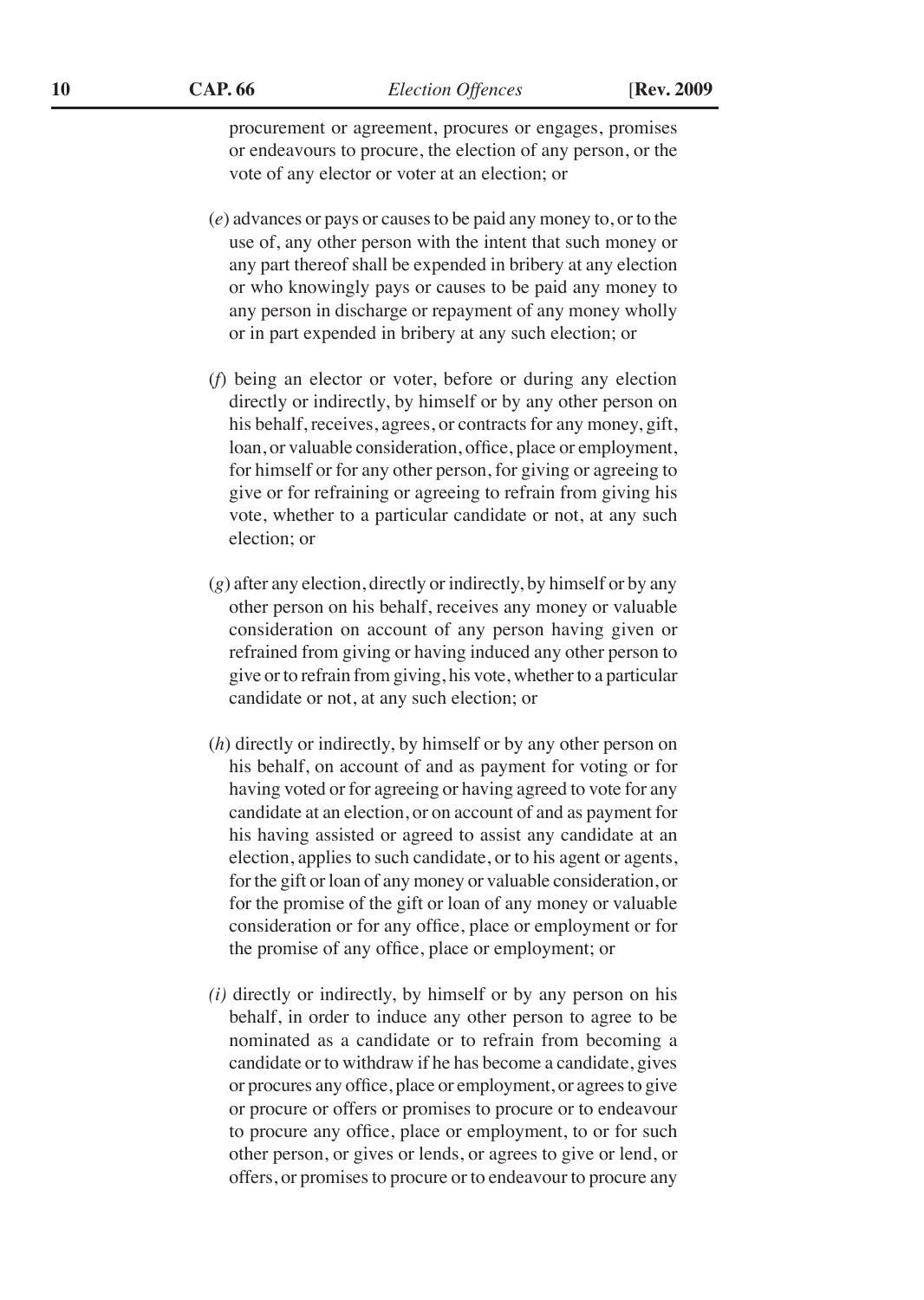money or valuable consideration to or for any person or to or for such other person, or to or for any person on behalf of such other person.

11.  $(1)$  Every person who-

- (*a*) commits the offence of personation, treating, undue influence or bribery; or
- (*b*) prints, publishes, distributes or posts up, or causes to be printed, published, distributed or posted up, any advertisement, handbill, placard or poster which refers to any election and which does not bear upon its face the names and addresses of its printer and publisher; or
- (*c*) makes or publishes, before or during any election, for the purpose of affecting the return of any candidate, any false statement of fact in relation to the personal character or conduct of such candidate; or
- (*d*) makes or publishes, before or during any election, for the purpose of promoting or procuring the election of any candidate, any false statement of the withdrawal of any other candidate at such election,

or aids, abets, counsels or procures the commission of or attempts to commit any such offence shall be liable, in the cases referred to in paragraph (*a*), to imprisonment for a term not exceeding five years, and in any other case, to imprisonment for a term not exceeding four years.

(2) (*Deleted by L.N. 742/1963*).

(3) A prosecution for an offence under this Part, except in the cases referred to in paragraphs (*c*) and (*d*) of subsection (1), shall not be instituted without the sanction of the Attorney-General.

(4) The offences mentioned in paragraph (*a*) of subsection (1) shall be cognizable.

#### Part IV—Illegal Practices

**12.** (1) No payment or contract for payment shall, for the purpose of promoting or procuring the election of a candidate at any election, to be illegal practice.be made— Certain expenditure

(*a*) on account of the conveyance of electors or voters to or from the poll, whether for the hiring of vehicles, vessels or

Punishment and incapacities for corrupt practice. 19 of 1979, s. 8, 11 of 1992, Sch.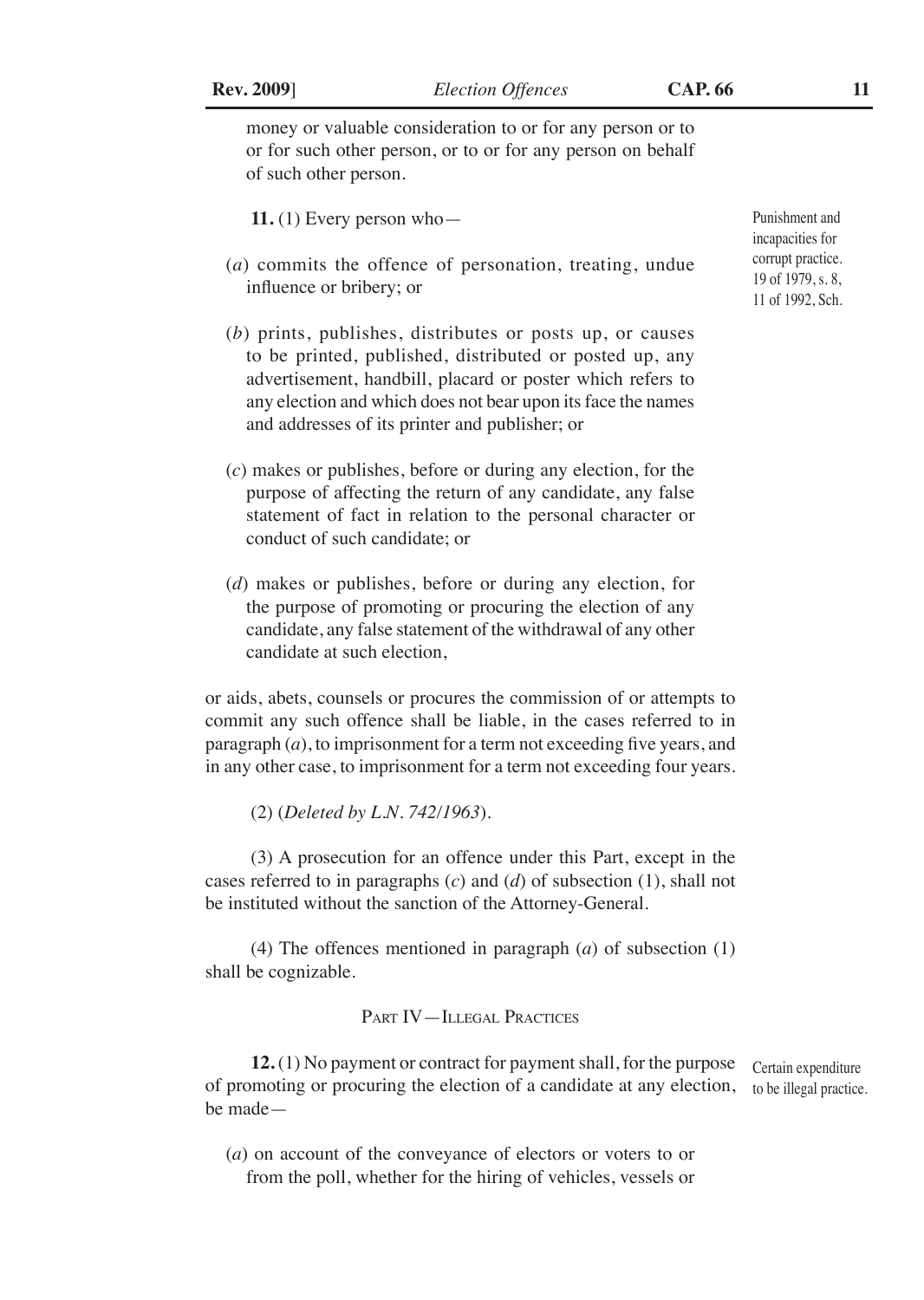animals of transport of any kind whatsoever, or for railway fares, or otherwise; or

(*b*) to or with an elector or voter on account of the use of any house, land, building, or premises for the exhibition of any address, bill, or notice, or account of the exhibition of any address, bill or notice.

(2) Subject to such exception as may be allowed in pursuance of this Act, if any payment or contract for payment is knowingly made in contravention of this section either before, during, or after an election, the person making such payment or contract shall be guilty of an illegal practice, and any person receiving such payment or being a party to any such contract, knowing it to be in contravention of this section, shall also be guilty of an illegal practice.

(3) A person shall not let, lend, or employ for the purpose of conveyance of electors or voters to and from the poll any vehicle, vessel or animal of transport of any kind whatsoever which he keeps or uses for the purpose of letting out for hire, and if he lets, lends, or employs such vehicle, vessel or animal of transport knowing that it is intended to be used for the conveyance of electors or voters to and from the poll he shall be guilty of an illegal practice.

(4) A person shall not hire, borrow, or use for the purpose of conveyance of electors or voters to and from the poll any vehicle, vessel or animal of transport of any kind whatsoever which he knows the owner thereof is prohibited by subsection (3) to let, lend, or employ for that purpose, and if he does so he shall be guilty of an illegal practice.

(5) Nothing in subsection (3) or subsection (4) shall prevent a vehicle, vessel or animal of transport of any kind being let to, or hired, employed, or used by a voter or several voters at their joint cost for the purpose of being conveyed to or from the poll.

(6) Notwithstanding anything in the preceding provisions of this section—

- (*a*) where it is the ordinary business of a voter as an advertising agent to exhibit for payment bills and advertisements, a payment to or contract with such voter, if made in the ordinary course of business, shall not be deemed to be an illegal practice within the meaning of this section;
- (*b*) where voters are unable at an election to reach their polling stations from their place of residence without crossing the sea or a branch or arm thereof or a river, means may be provided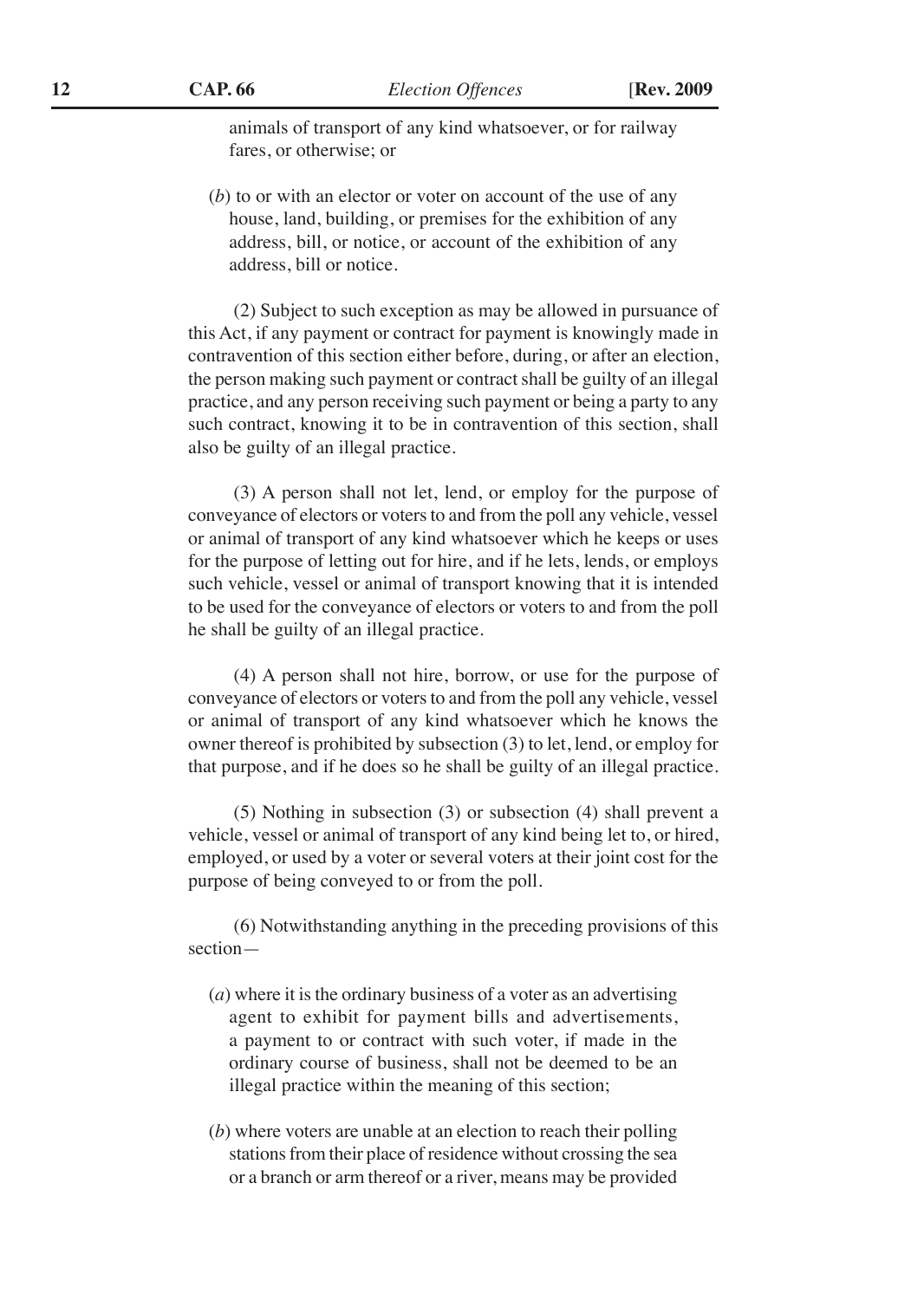for conveying such voters to their polling stations, or to enable them to cross in order to reach their polling stations:

Provided always that such means of conveyance shall be made available equally to all such voters who wish to avail themselves thereof.

**13.** (1) Every employer shall, on polling day, allow to every elector in his employ a reasonable period for voting, and no employer shall make any deduction from the pay or other remuneration of any such elector or impose upon or exact from him any penalty by reason of his absence during such period.

(2) Any employer who, directly or indirectly, refuses or by intimidation, undue influence, or in any other manner, interferes with the granting to any elector in his employ, of a reasonable period for voting, as in this section provided, shall be guilty of an offence and liable to a fine not exceeding fifty thousand shillings or to imprisonment for a term not exceeding three years or to both.

 (3) This section shall not extend to such categories of employees as the Minister may from time to time by notification in the Gazette designate nor to any employee who at the election in question is acting as an election officer within the meaning of the National Assembly and Presidential Elections Act.

(4) The provisions of this section shall be binding on the Government.

**14.** (1) No person shall furnish or supply any musical instrument or loud speaker to any person with intent that it shall be used by any person in any way or used in or upon vessels, animals, motor cars, trucks, or other vehicles as or for the purpose of political propaganda on polling day and no person shall with any such intent use himself or use in or upon any vessel, animal, motor car, truck, or other vehicle any such musical instrument or loud speaker on polling day.

(2) Any person who contravenes any of the provisions of this section shall be guilty of an offence and liable to a fine not exceeding twenty thousand shillings or to imprisonment for a term not exceeding twelve months or to both.

(3) An offence under this section shall be cognizable.

**15.** (*Repealed by* 10 *of* 1997, *Sch.*).

Employers to allow employees reasonable period for voting. L.N. 604/1963, L.N. 742/1963, 19 of 1979, s. 8, 11 of 1992, Sch.

Limitation of political propaganda on polling day. 19 of 1979, s. 8.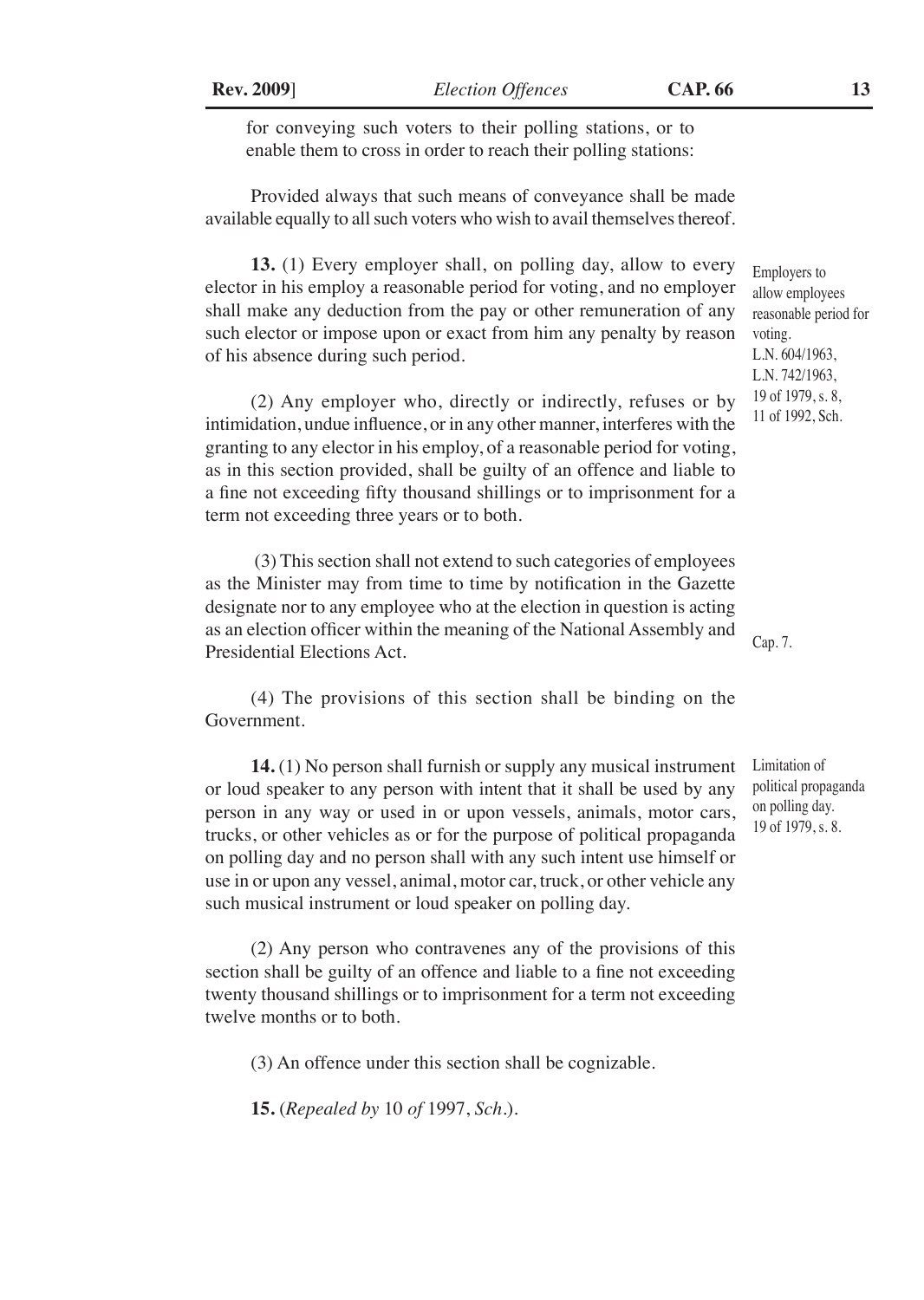### **SCHEDULE** (s. 5 (1))

FORM OF OATH OF SECRECY

I swear that I will not at this election for the ...............................

................................................................ constituency/electoral ward/ electoral district do anything forbidden by section 5\* of the Election Offences Act, which has been read to me.

> ......................................................... *Signature of person taking the oath.*

Before me

*.................................................. (Signature)*

> *Magistrate. Commissioner for Oaths.*

\* The section must be read to the declarant by the person taking the declaration.